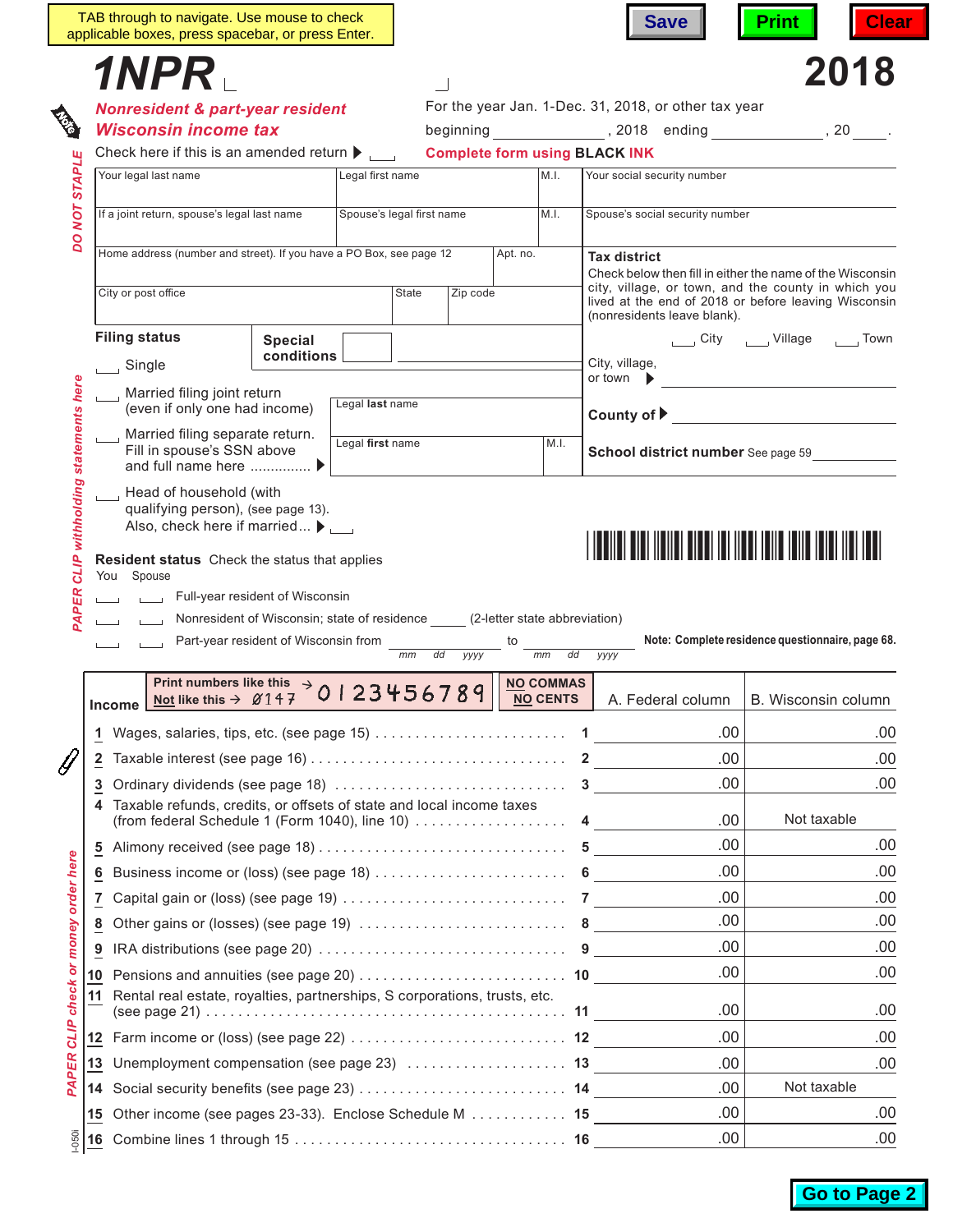| B. Wisconsin column<br>A. Federal column<br><b>Adjustments to Income</b><br>.00<br>18 Certain business expenses of reservists, performing artists, and<br>.00<br>.00<br>fee-basis government officials (see page 33)  18<br>.00<br>.00<br>19 Health savings account deduction (see page 34)  19<br>.00<br>.00<br>20 Moving expenses for members of the Armed Forces (see page 34) 20<br>.00<br>.00<br>Deductible part of self-employment tax (see page 34). 21<br>21<br>.00<br>.00<br>Self-employed SEP, SIMPLE, and qualified plans (see page 34)  22<br>22<br>.00<br>.00<br>Self-employed health insurance deduction (see page 35) 23<br>23<br>.00<br>.00<br>Penalty on early withdrawal of savings (see page 36) 24<br>24<br>.00<br>.00<br>25<br>.00.<br>.00<br>26<br>.00<br>.00<br>27<br>Not deductible for Wisconsin<br>28<br>Other adjustments included on federal Schedule 1 (Form 1040), line 36<br>29.<br>.00<br>.00<br>29<br>30 Total adjustments to income. Add lines 17 through 29 30<br>.00<br>.00<br><b>Adjusted Gross Income</b><br>Wisconsin income. Subtract line 30, column B from line 16, column B . 31<br>31<br>32 Federal income. Subtract line 30, column A from line 16, column A 32<br>.00.<br>Divide line 31 by line 32. Carry the decimal to four places. If amount<br>33.<br>on line 31 is more than amount on line 32, fill in 1.0000. (See page 38)<br>33<br><b>Tax Computation</b><br>34 Fill in the larger of Wisconsin income from line 31, column B or federal income from line 32,<br>.00<br>column A. But, if Wisconsin income from line 31 is zero or less, fill in 0 (zero) 34 ____<br>35a If you (or your spouse) can be claimed as a dependent on anyone else's return, check here ▶<br>35c Find the standard deduction for amount on line 32 using table on page 57 $\ldots \ldots \ldots \ldots$ 35c<br>.00<br>.00<br>36 Subtract line 35c from line 34. If line 35c is more than line 34, fill in 0 (zero) $\dots\dots\dots\dots$ 36<br>37 Exemptions (Caution: see page 39)<br>.00<br><b>b</b> Check if 65 or older $\frac{1}{2}$ You + $\frac{1}{2}$ Spouse = $\frac{1}{2}$ x \$250 37b<br>.00<br>.00<br>Subtract line 37c from line 36. If line 37c is more than line 36, fill in 0 (zero) 38<br>.00<br>38<br>.00<br>39<br>Itemized deduction credit. Complete Schedule 1 (page 4, Form 1NPR) 40<br>.00<br>40<br>School property tax credits (part-year and full-year residents only)<br>41<br><b>a</b> Rent paid in 2018–heat included $\underline{\hspace{1cm}}$ .00 $\Big\}$ Find credit from<br>.00<br>table page $42$ $41a$<br><b>b</b> Property taxes paid on home in 2018<br><b>b</b> Property taxes paid on home in 2018<br><b>b</b> Property taxes paid on home in 2018<br>.00<br>43<br>44<br>.00 | 2018 Form 1NPR | Name | <b>SSN</b> | Page 2 of 4 |
|----------------------------------------------------------------------------------------------------------------------------------------------------------------------------------------------------------------------------------------------------------------------------------------------------------------------------------------------------------------------------------------------------------------------------------------------------------------------------------------------------------------------------------------------------------------------------------------------------------------------------------------------------------------------------------------------------------------------------------------------------------------------------------------------------------------------------------------------------------------------------------------------------------------------------------------------------------------------------------------------------------------------------------------------------------------------------------------------------------------------------------------------------------------------------------------------------------------------------------------------------------------------------------------------------------------------------------------------------------------------------------------------------------------------------------------------------------------------------------------------------------------------------------------------------------------------------------------------------------------------------------------------------------------------------------------------------------------------------------------------------------------------------------------------------------------------------------------------------------------------------------------------------------------------------------------------------------------------------------------------------------------------------------------------------------------------------------------------------------------------------------------------------------------------------------------------------------------------------------------------------------------------------------------------------------------------------------------------------------------------------------------------------------------------------------------------------------------------------------------------------------------------------------------------------------------------------------------------------------------------------------------------------------------------------------------------------------------------------------------------------------|----------------|------|------------|-------------|
|                                                                                                                                                                                                                                                                                                                                                                                                                                                                                                                                                                                                                                                                                                                                                                                                                                                                                                                                                                                                                                                                                                                                                                                                                                                                                                                                                                                                                                                                                                                                                                                                                                                                                                                                                                                                                                                                                                                                                                                                                                                                                                                                                                                                                                                                                                                                                                                                                                                                                                                                                                                                                                                                                                                                                          |                |      |            |             |
| .00.                                                                                                                                                                                                                                                                                                                                                                                                                                                                                                                                                                                                                                                                                                                                                                                                                                                                                                                                                                                                                                                                                                                                                                                                                                                                                                                                                                                                                                                                                                                                                                                                                                                                                                                                                                                                                                                                                                                                                                                                                                                                                                                                                                                                                                                                                                                                                                                                                                                                                                                                                                                                                                                                                                                                                     |                |      |            | .00.        |
|                                                                                                                                                                                                                                                                                                                                                                                                                                                                                                                                                                                                                                                                                                                                                                                                                                                                                                                                                                                                                                                                                                                                                                                                                                                                                                                                                                                                                                                                                                                                                                                                                                                                                                                                                                                                                                                                                                                                                                                                                                                                                                                                                                                                                                                                                                                                                                                                                                                                                                                                                                                                                                                                                                                                                          |                |      |            |             |
|                                                                                                                                                                                                                                                                                                                                                                                                                                                                                                                                                                                                                                                                                                                                                                                                                                                                                                                                                                                                                                                                                                                                                                                                                                                                                                                                                                                                                                                                                                                                                                                                                                                                                                                                                                                                                                                                                                                                                                                                                                                                                                                                                                                                                                                                                                                                                                                                                                                                                                                                                                                                                                                                                                                                                          |                |      |            |             |
|                                                                                                                                                                                                                                                                                                                                                                                                                                                                                                                                                                                                                                                                                                                                                                                                                                                                                                                                                                                                                                                                                                                                                                                                                                                                                                                                                                                                                                                                                                                                                                                                                                                                                                                                                                                                                                                                                                                                                                                                                                                                                                                                                                                                                                                                                                                                                                                                                                                                                                                                                                                                                                                                                                                                                          |                |      |            |             |
|                                                                                                                                                                                                                                                                                                                                                                                                                                                                                                                                                                                                                                                                                                                                                                                                                                                                                                                                                                                                                                                                                                                                                                                                                                                                                                                                                                                                                                                                                                                                                                                                                                                                                                                                                                                                                                                                                                                                                                                                                                                                                                                                                                                                                                                                                                                                                                                                                                                                                                                                                                                                                                                                                                                                                          |                |      |            |             |
|                                                                                                                                                                                                                                                                                                                                                                                                                                                                                                                                                                                                                                                                                                                                                                                                                                                                                                                                                                                                                                                                                                                                                                                                                                                                                                                                                                                                                                                                                                                                                                                                                                                                                                                                                                                                                                                                                                                                                                                                                                                                                                                                                                                                                                                                                                                                                                                                                                                                                                                                                                                                                                                                                                                                                          |                |      |            |             |
|                                                                                                                                                                                                                                                                                                                                                                                                                                                                                                                                                                                                                                                                                                                                                                                                                                                                                                                                                                                                                                                                                                                                                                                                                                                                                                                                                                                                                                                                                                                                                                                                                                                                                                                                                                                                                                                                                                                                                                                                                                                                                                                                                                                                                                                                                                                                                                                                                                                                                                                                                                                                                                                                                                                                                          |                |      |            |             |
|                                                                                                                                                                                                                                                                                                                                                                                                                                                                                                                                                                                                                                                                                                                                                                                                                                                                                                                                                                                                                                                                                                                                                                                                                                                                                                                                                                                                                                                                                                                                                                                                                                                                                                                                                                                                                                                                                                                                                                                                                                                                                                                                                                                                                                                                                                                                                                                                                                                                                                                                                                                                                                                                                                                                                          |                |      |            |             |
|                                                                                                                                                                                                                                                                                                                                                                                                                                                                                                                                                                                                                                                                                                                                                                                                                                                                                                                                                                                                                                                                                                                                                                                                                                                                                                                                                                                                                                                                                                                                                                                                                                                                                                                                                                                                                                                                                                                                                                                                                                                                                                                                                                                                                                                                                                                                                                                                                                                                                                                                                                                                                                                                                                                                                          |                |      |            |             |
|                                                                                                                                                                                                                                                                                                                                                                                                                                                                                                                                                                                                                                                                                                                                                                                                                                                                                                                                                                                                                                                                                                                                                                                                                                                                                                                                                                                                                                                                                                                                                                                                                                                                                                                                                                                                                                                                                                                                                                                                                                                                                                                                                                                                                                                                                                                                                                                                                                                                                                                                                                                                                                                                                                                                                          |                |      |            |             |
|                                                                                                                                                                                                                                                                                                                                                                                                                                                                                                                                                                                                                                                                                                                                                                                                                                                                                                                                                                                                                                                                                                                                                                                                                                                                                                                                                                                                                                                                                                                                                                                                                                                                                                                                                                                                                                                                                                                                                                                                                                                                                                                                                                                                                                                                                                                                                                                                                                                                                                                                                                                                                                                                                                                                                          |                |      |            |             |
|                                                                                                                                                                                                                                                                                                                                                                                                                                                                                                                                                                                                                                                                                                                                                                                                                                                                                                                                                                                                                                                                                                                                                                                                                                                                                                                                                                                                                                                                                                                                                                                                                                                                                                                                                                                                                                                                                                                                                                                                                                                                                                                                                                                                                                                                                                                                                                                                                                                                                                                                                                                                                                                                                                                                                          |                |      |            |             |
|                                                                                                                                                                                                                                                                                                                                                                                                                                                                                                                                                                                                                                                                                                                                                                                                                                                                                                                                                                                                                                                                                                                                                                                                                                                                                                                                                                                                                                                                                                                                                                                                                                                                                                                                                                                                                                                                                                                                                                                                                                                                                                                                                                                                                                                                                                                                                                                                                                                                                                                                                                                                                                                                                                                                                          |                |      |            |             |
|                                                                                                                                                                                                                                                                                                                                                                                                                                                                                                                                                                                                                                                                                                                                                                                                                                                                                                                                                                                                                                                                                                                                                                                                                                                                                                                                                                                                                                                                                                                                                                                                                                                                                                                                                                                                                                                                                                                                                                                                                                                                                                                                                                                                                                                                                                                                                                                                                                                                                                                                                                                                                                                                                                                                                          |                |      |            |             |
|                                                                                                                                                                                                                                                                                                                                                                                                                                                                                                                                                                                                                                                                                                                                                                                                                                                                                                                                                                                                                                                                                                                                                                                                                                                                                                                                                                                                                                                                                                                                                                                                                                                                                                                                                                                                                                                                                                                                                                                                                                                                                                                                                                                                                                                                                                                                                                                                                                                                                                                                                                                                                                                                                                                                                          |                |      |            |             |
|                                                                                                                                                                                                                                                                                                                                                                                                                                                                                                                                                                                                                                                                                                                                                                                                                                                                                                                                                                                                                                                                                                                                                                                                                                                                                                                                                                                                                                                                                                                                                                                                                                                                                                                                                                                                                                                                                                                                                                                                                                                                                                                                                                                                                                                                                                                                                                                                                                                                                                                                                                                                                                                                                                                                                          |                |      |            | .00         |
|                                                                                                                                                                                                                                                                                                                                                                                                                                                                                                                                                                                                                                                                                                                                                                                                                                                                                                                                                                                                                                                                                                                                                                                                                                                                                                                                                                                                                                                                                                                                                                                                                                                                                                                                                                                                                                                                                                                                                                                                                                                                                                                                                                                                                                                                                                                                                                                                                                                                                                                                                                                                                                                                                                                                                          |                |      |            |             |
|                                                                                                                                                                                                                                                                                                                                                                                                                                                                                                                                                                                                                                                                                                                                                                                                                                                                                                                                                                                                                                                                                                                                                                                                                                                                                                                                                                                                                                                                                                                                                                                                                                                                                                                                                                                                                                                                                                                                                                                                                                                                                                                                                                                                                                                                                                                                                                                                                                                                                                                                                                                                                                                                                                                                                          |                |      |            |             |
|                                                                                                                                                                                                                                                                                                                                                                                                                                                                                                                                                                                                                                                                                                                                                                                                                                                                                                                                                                                                                                                                                                                                                                                                                                                                                                                                                                                                                                                                                                                                                                                                                                                                                                                                                                                                                                                                                                                                                                                                                                                                                                                                                                                                                                                                                                                                                                                                                                                                                                                                                                                                                                                                                                                                                          |                |      |            |             |
|                                                                                                                                                                                                                                                                                                                                                                                                                                                                                                                                                                                                                                                                                                                                                                                                                                                                                                                                                                                                                                                                                                                                                                                                                                                                                                                                                                                                                                                                                                                                                                                                                                                                                                                                                                                                                                                                                                                                                                                                                                                                                                                                                                                                                                                                                                                                                                                                                                                                                                                                                                                                                                                                                                                                                          |                |      |            |             |
|                                                                                                                                                                                                                                                                                                                                                                                                                                                                                                                                                                                                                                                                                                                                                                                                                                                                                                                                                                                                                                                                                                                                                                                                                                                                                                                                                                                                                                                                                                                                                                                                                                                                                                                                                                                                                                                                                                                                                                                                                                                                                                                                                                                                                                                                                                                                                                                                                                                                                                                                                                                                                                                                                                                                                          |                |      |            |             |
|                                                                                                                                                                                                                                                                                                                                                                                                                                                                                                                                                                                                                                                                                                                                                                                                                                                                                                                                                                                                                                                                                                                                                                                                                                                                                                                                                                                                                                                                                                                                                                                                                                                                                                                                                                                                                                                                                                                                                                                                                                                                                                                                                                                                                                                                                                                                                                                                                                                                                                                                                                                                                                                                                                                                                          |                |      |            |             |
|                                                                                                                                                                                                                                                                                                                                                                                                                                                                                                                                                                                                                                                                                                                                                                                                                                                                                                                                                                                                                                                                                                                                                                                                                                                                                                                                                                                                                                                                                                                                                                                                                                                                                                                                                                                                                                                                                                                                                                                                                                                                                                                                                                                                                                                                                                                                                                                                                                                                                                                                                                                                                                                                                                                                                          |                |      |            |             |
|                                                                                                                                                                                                                                                                                                                                                                                                                                                                                                                                                                                                                                                                                                                                                                                                                                                                                                                                                                                                                                                                                                                                                                                                                                                                                                                                                                                                                                                                                                                                                                                                                                                                                                                                                                                                                                                                                                                                                                                                                                                                                                                                                                                                                                                                                                                                                                                                                                                                                                                                                                                                                                                                                                                                                          |                |      |            |             |
|                                                                                                                                                                                                                                                                                                                                                                                                                                                                                                                                                                                                                                                                                                                                                                                                                                                                                                                                                                                                                                                                                                                                                                                                                                                                                                                                                                                                                                                                                                                                                                                                                                                                                                                                                                                                                                                                                                                                                                                                                                                                                                                                                                                                                                                                                                                                                                                                                                                                                                                                                                                                                                                                                                                                                          |                |      |            |             |
|                                                                                                                                                                                                                                                                                                                                                                                                                                                                                                                                                                                                                                                                                                                                                                                                                                                                                                                                                                                                                                                                                                                                                                                                                                                                                                                                                                                                                                                                                                                                                                                                                                                                                                                                                                                                                                                                                                                                                                                                                                                                                                                                                                                                                                                                                                                                                                                                                                                                                                                                                                                                                                                                                                                                                          |                |      |            |             |
|                                                                                                                                                                                                                                                                                                                                                                                                                                                                                                                                                                                                                                                                                                                                                                                                                                                                                                                                                                                                                                                                                                                                                                                                                                                                                                                                                                                                                                                                                                                                                                                                                                                                                                                                                                                                                                                                                                                                                                                                                                                                                                                                                                                                                                                                                                                                                                                                                                                                                                                                                                                                                                                                                                                                                          |                |      |            |             |
|                                                                                                                                                                                                                                                                                                                                                                                                                                                                                                                                                                                                                                                                                                                                                                                                                                                                                                                                                                                                                                                                                                                                                                                                                                                                                                                                                                                                                                                                                                                                                                                                                                                                                                                                                                                                                                                                                                                                                                                                                                                                                                                                                                                                                                                                                                                                                                                                                                                                                                                                                                                                                                                                                                                                                          |                |      |            |             |
|                                                                                                                                                                                                                                                                                                                                                                                                                                                                                                                                                                                                                                                                                                                                                                                                                                                                                                                                                                                                                                                                                                                                                                                                                                                                                                                                                                                                                                                                                                                                                                                                                                                                                                                                                                                                                                                                                                                                                                                                                                                                                                                                                                                                                                                                                                                                                                                                                                                                                                                                                                                                                                                                                                                                                          |                |      |            |             |
|                                                                                                                                                                                                                                                                                                                                                                                                                                                                                                                                                                                                                                                                                                                                                                                                                                                                                                                                                                                                                                                                                                                                                                                                                                                                                                                                                                                                                                                                                                                                                                                                                                                                                                                                                                                                                                                                                                                                                                                                                                                                                                                                                                                                                                                                                                                                                                                                                                                                                                                                                                                                                                                                                                                                                          |                |      |            |             |
|                                                                                                                                                                                                                                                                                                                                                                                                                                                                                                                                                                                                                                                                                                                                                                                                                                                                                                                                                                                                                                                                                                                                                                                                                                                                                                                                                                                                                                                                                                                                                                                                                                                                                                                                                                                                                                                                                                                                                                                                                                                                                                                                                                                                                                                                                                                                                                                                                                                                                                                                                                                                                                                                                                                                                          |                |      |            |             |
|                                                                                                                                                                                                                                                                                                                                                                                                                                                                                                                                                                                                                                                                                                                                                                                                                                                                                                                                                                                                                                                                                                                                                                                                                                                                                                                                                                                                                                                                                                                                                                                                                                                                                                                                                                                                                                                                                                                                                                                                                                                                                                                                                                                                                                                                                                                                                                                                                                                                                                                                                                                                                                                                                                                                                          |                |      |            |             |
|                                                                                                                                                                                                                                                                                                                                                                                                                                                                                                                                                                                                                                                                                                                                                                                                                                                                                                                                                                                                                                                                                                                                                                                                                                                                                                                                                                                                                                                                                                                                                                                                                                                                                                                                                                                                                                                                                                                                                                                                                                                                                                                                                                                                                                                                                                                                                                                                                                                                                                                                                                                                                                                                                                                                                          |                |      |            |             |
|                                                                                                                                                                                                                                                                                                                                                                                                                                                                                                                                                                                                                                                                                                                                                                                                                                                                                                                                                                                                                                                                                                                                                                                                                                                                                                                                                                                                                                                                                                                                                                                                                                                                                                                                                                                                                                                                                                                                                                                                                                                                                                                                                                                                                                                                                                                                                                                                                                                                                                                                                                                                                                                                                                                                                          |                |      |            |             |
|                                                                                                                                                                                                                                                                                                                                                                                                                                                                                                                                                                                                                                                                                                                                                                                                                                                                                                                                                                                                                                                                                                                                                                                                                                                                                                                                                                                                                                                                                                                                                                                                                                                                                                                                                                                                                                                                                                                                                                                                                                                                                                                                                                                                                                                                                                                                                                                                                                                                                                                                                                                                                                                                                                                                                          |                |      |            |             |
|                                                                                                                                                                                                                                                                                                                                                                                                                                                                                                                                                                                                                                                                                                                                                                                                                                                                                                                                                                                                                                                                                                                                                                                                                                                                                                                                                                                                                                                                                                                                                                                                                                                                                                                                                                                                                                                                                                                                                                                                                                                                                                                                                                                                                                                                                                                                                                                                                                                                                                                                                                                                                                                                                                                                                          |                |      |            |             |
|                                                                                                                                                                                                                                                                                                                                                                                                                                                                                                                                                                                                                                                                                                                                                                                                                                                                                                                                                                                                                                                                                                                                                                                                                                                                                                                                                                                                                                                                                                                                                                                                                                                                                                                                                                                                                                                                                                                                                                                                                                                                                                                                                                                                                                                                                                                                                                                                                                                                                                                                                                                                                                                                                                                                                          |                |      |            |             |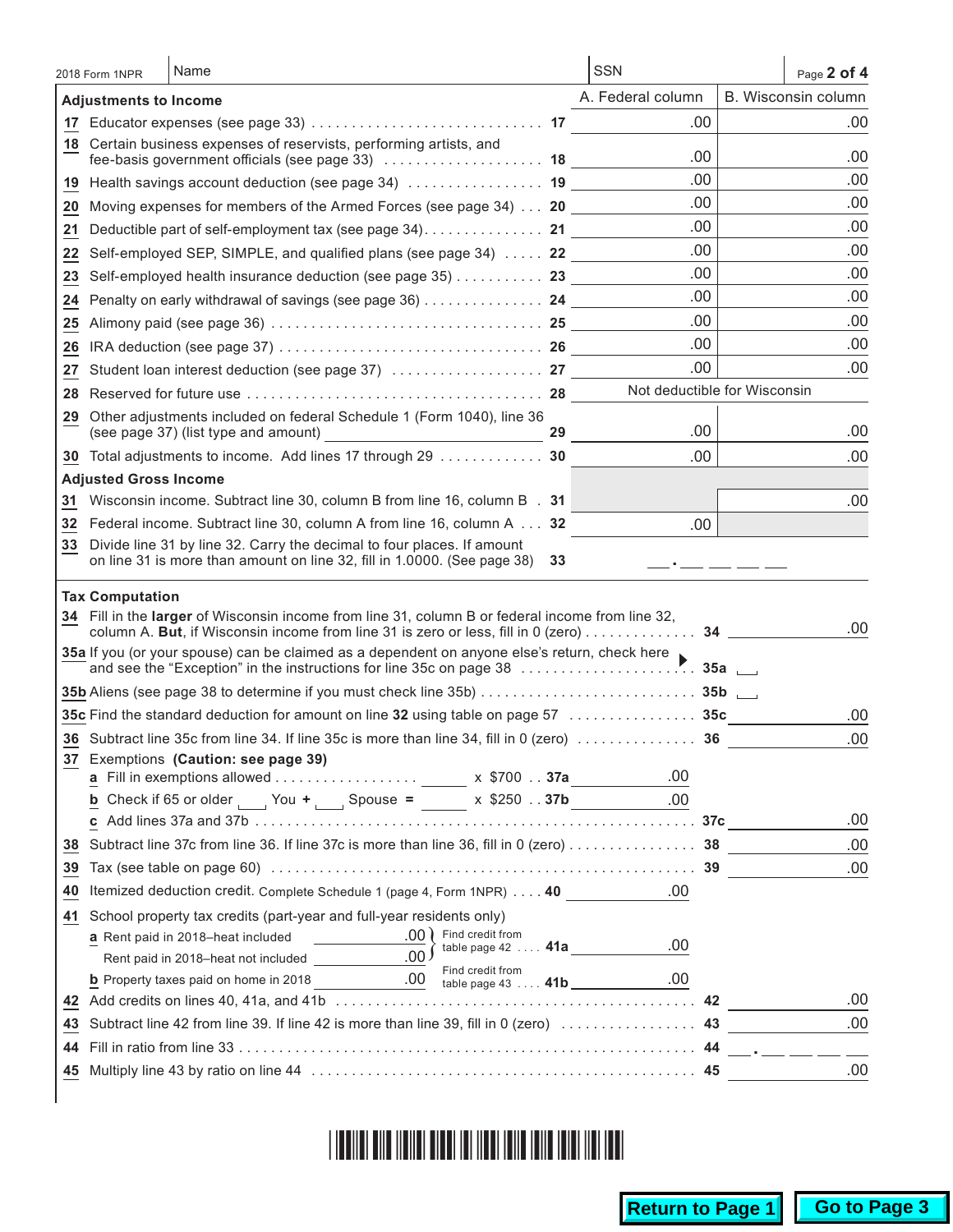|    | 2018 Form 1NPR                                                                                                 | Page 3 of 4                 |      |
|----|----------------------------------------------------------------------------------------------------------------|-----------------------------|------|
|    | Name(s) shown on Form 1NPR                                                                                     | Your social security number |      |
|    | 46 Fill in amount from line 45 …………………………………………………………………… 46                                                   |                             | .00. |
|    | 47 Armed forces member credit. (Full-year Wisconsin residents only)  47                                        | .00                         |      |
|    | 48 Working families tax credit. (Full-year Wisconsin residents only)  48 __________.00                         |                             |      |
|    | 49 Certain nonrefundable credits from line 12 of Schedule CR  49                                               | .00                         |      |
|    |                                                                                                                |                             | .00  |
|    |                                                                                                                |                             | .00  |
| 52 |                                                                                                                |                             | .00  |
|    |                                                                                                                |                             | .00  |
|    | 54 Married couple credit. Complete Schedule 2 (page 4, Form 1NPR)  54                                          | .00                         |      |
| 55 | Other credits from Schedule CR, line 35. Enclose Schedule CR 55 ___________.00                                 |                             |      |
| 56 | Net income tax paid to another state. Enclose Schedule OS <b>66</b> ____________00                             |                             |      |
|    |                                                                                                                |                             | .00  |
| 58 | Subtract line 57 from line 53. If line 57 is more than line 53, fill in 0 (zero). This is your net tax . 58    |                             | .00  |
| 59 | Sales and use tax due on Internet, mail order, or other out-of-state purchases (see page 46). 59               |                             | .00  |
|    | 60 Donations (decreases refund or increases amount owed)                                                       |                             |      |
|    | a Endangered resources __________.00<br>e Military family relief  ___________.00                               |                             |      |
|    | <b>b</b> Cancer research $\ldots$ $\underline{\hspace{1cm}}$ .00<br>f Second Harvest/Feeding Amer. 100         |                             |      |
|    | <b>c</b> Veterans trust fund  ___________.00<br>g Red Cross WI Disaster Relief ___________.00                  |                             |      |
|    | d Multiple sclerosis ____________.00<br>h Special Olympics Wisconsin ___________.00                            |                             |      |
|    | Total (add lines a through h) $\therefore$ $\rightarrow$ 60i                                                   |                             | .00  |
|    | 61 Penalties on IRAs, other retirement plans, MSAs, etc. (see page 48) $\bigcup_{n=1}^{\infty}$ .00 x .33 = 61 |                             | .00  |
|    |                                                                                                                |                             | .00  |
|    |                                                                                                                |                             | .00  |
|    | <b>Payments and Credits</b>                                                                                    |                             |      |
|    | 64 Wisconsin income tax withheld. Enclose readable withholding statements . 64 ________                        | .00                         |      |
|    | 65 2018 Wisconsin estimated tax paid and amount applied from 2017 return . 65 _______                          | .00                         |      |
|    | 66 Earned income credit. (Full-year Wisconsin residents only)<br>Number of qualifying children ▶               |                             |      |
|    | $.00 \times 96 = 66$                                                                                           | .00                         |      |
|    | 67 Farmland preservation credit. a. Schedule FC, line 17  67a                                                  | .00                         |      |
|    | <b>b.</b> Schedule FC-A, line $13$ 67b                                                                         | .00                         |      |
|    |                                                                                                                | .00                         |      |
|    | 69 Homestead credit. (Full-year Wisconsin residents only)  69                                                  | .00                         |      |
|    | 70 Eligible veterans and surviving spouses property tax credit  70                                             | .00                         |      |
| 71 |                                                                                                                | .00                         |      |
| 72 | AMENDED RETURN ONLY - amount previously paid (see page 53) 72                                                  | .00                         |      |
| 73 |                                                                                                                | .00                         |      |
|    | 74 AMENDED RETURN ONLY - amount previously refunded (see page 53) . 74                                         | .00                         |      |
|    |                                                                                                                |                             | .00. |